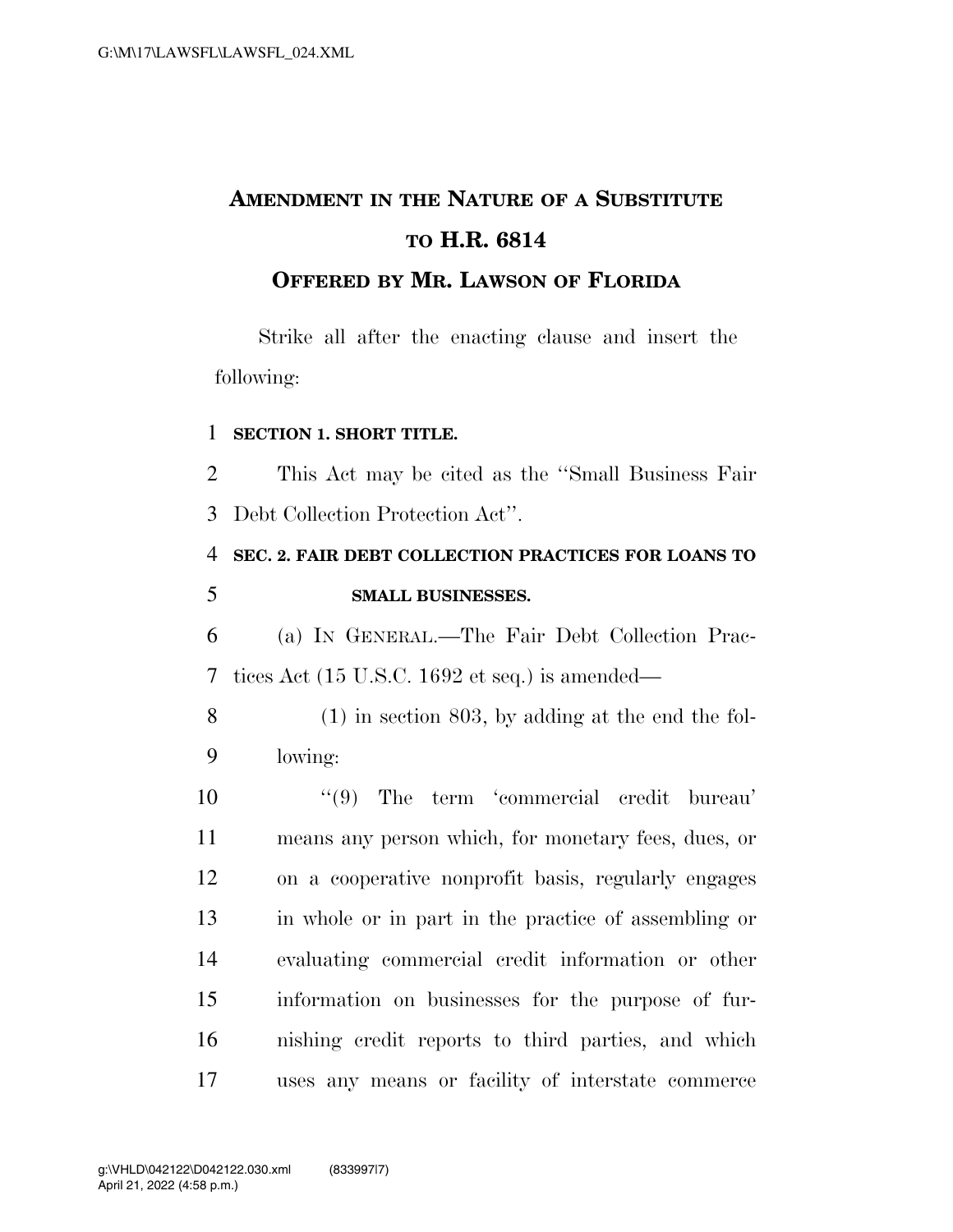$\overline{2}$ 

| $\mathbf{1}$   | for the purpose of preparing or furnishing credit re-       |
|----------------|-------------------------------------------------------------|
| $\overline{2}$ | ports.";                                                    |
| 3              | $(2)$ by redesignating section 819 as section 820;          |
| $\overline{4}$ | and                                                         |
| 5              | $(3)$ by inserting after section 818 the following:         |
| 6              | "§819. Application to small business debt                   |
| 7              | "(a) IN GENERAL.—This Act shall apply to small              |
| 8              | business debt to the same extent as this Act applies to     |
| 9              | debt of consumers.                                          |
| 10             | "(b) DEFINITIONS.—In this section:                          |
| 11             | "(1) SMALL BUSINESS.—The term 'small busi-                  |
| 12             | ness' has the meaning given the term 'small business        |
| 13             | concern' under section 3 of the Small Business Act          |
| 14             | $(15 \text{ U.S.C. } 632).$                                 |
| 15             | "(2) SMALL BUSINESS DEBT.—The term 'small                   |
| 16             | business debt' means any obligation or alleged obli-        |
| 17             | gation of a small business that is less than                |
| 18             | $$2,500,000."$ .                                            |
| 19             | (b) CLERICAL AMENDMENT.—The table of contents               |
| 20             | for the Fair Debt Collection Practices Act is amended by    |
| 21             | striking the item relating to section 819 and inserting the |
| 22             | following:                                                  |
|                | "819. Application to small business debt.                   |

"820. Effective date.".